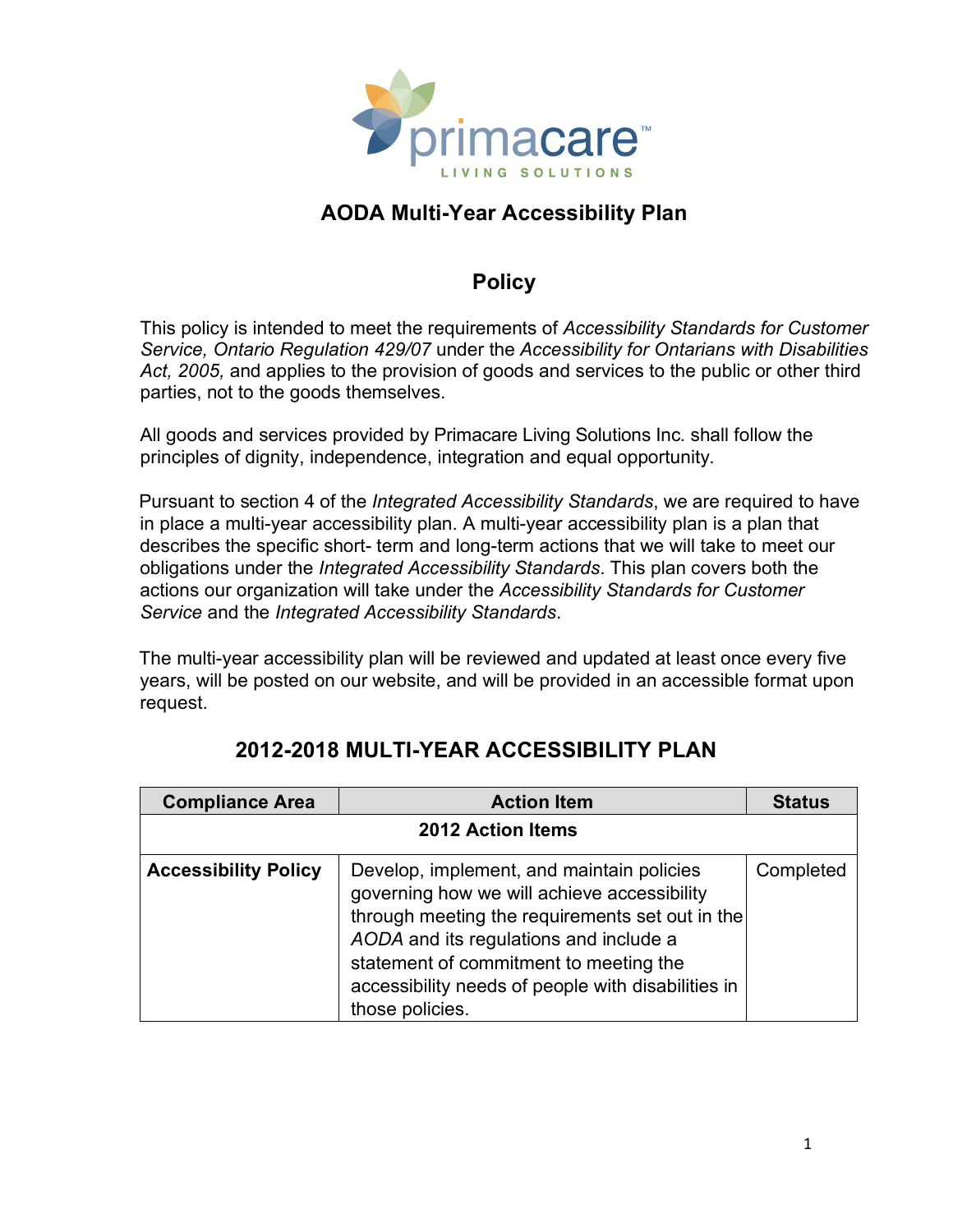

| <b>Compliance Area</b>                                                                          | <b>Action Item</b>                                                                                                                                                                                                                                                                                                                                                       | <b>Status</b> |
|-------------------------------------------------------------------------------------------------|--------------------------------------------------------------------------------------------------------------------------------------------------------------------------------------------------------------------------------------------------------------------------------------------------------------------------------------------------------------------------|---------------|
| <b>Individualized</b><br>Workplace<br><b>Emergency</b><br><b>Response</b><br><b>Information</b> | Ensure team members with disabilities are<br>provided with individualized workplace<br>emergency response information, to be set out<br>in the organization's individualized emergency<br>response information form.                                                                                                                                                     | Completed     |
| <b>Emergency</b><br>Procedure,<br><b>Plans or Public</b><br><b>Safety</b><br><b>Information</b> | Emergency procedures, plans, and public<br>safety information prepared by the organization<br>and made available to the public will be made<br>available in an accessible format or with<br>appropriate communication supports as soon<br>as practicable upon request.                                                                                                   | Completed     |
| <b>Training – Customer</b><br><b>Service</b>                                                    | Train team members, students, volunteers,<br>individuals, or organizations that provide<br>facilities, goods, or services on the<br>organization's behalf and any individual who is<br>involved in the preparation of the organization's<br>policies and plans regarding the requirements<br>of the AODA and the Accessibility Standards for<br><b>Customer Service.</b> | Completed     |
| <b>Assistive Devices</b>                                                                        | Ensure that the organization is able to<br>accommodate the use of an assistive device by<br>a person with a disability on the organization's<br>premises.                                                                                                                                                                                                                | Completed     |
| <b>Guide Dogs, Other</b><br><b>Service</b><br><b>Animals &amp; Support</b><br><b>Persons</b>    | Ensure that guide dogs, other service animals,<br>and support persons are able to enter the<br>organization's premises to accompany a<br>person with a disability.                                                                                                                                                                                                       | Completed     |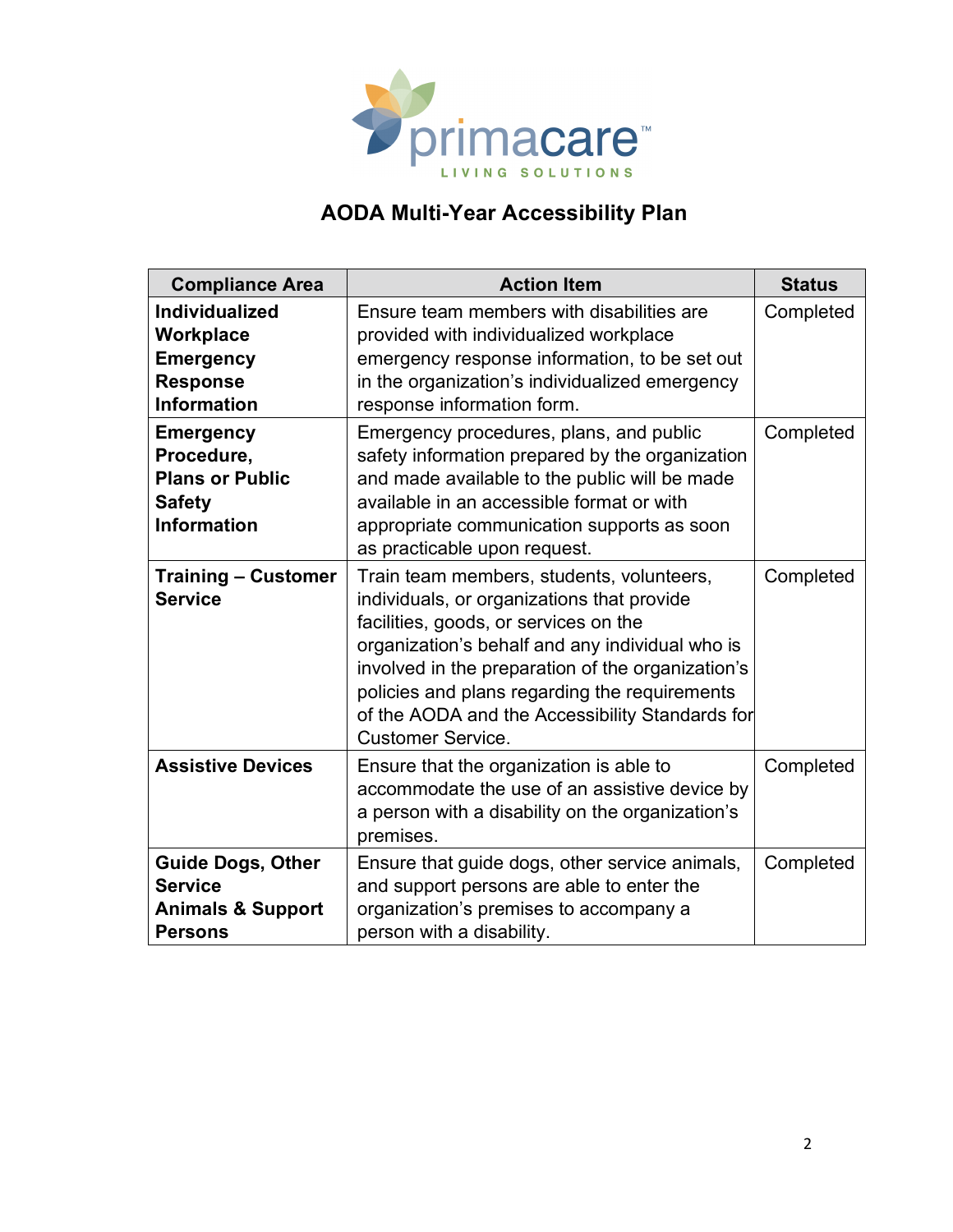

| <b>Compliance Area</b>                                                | <b>Action Item</b>                                                                                                                                                                                                                                                                                                     | <b>Status</b> |
|-----------------------------------------------------------------------|------------------------------------------------------------------------------------------------------------------------------------------------------------------------------------------------------------------------------------------------------------------------------------------------------------------------|---------------|
| <b>Notice of Temporary</b><br><b>Disruptions in</b><br><b>Service</b> | Ensure that notice of temporary disruptions in<br>the services or facilities that people with<br>disabilities use to access the organization's<br>goods or services is posted.                                                                                                                                         | Completed     |
| <b>Accessible Feedback</b><br><b>Process</b>                          | Ensure that the organization's feedback<br>process is accessible to people with disabilities<br>by providing for or arranging for the provision of<br>accessible formats and communications<br>supports upon request.                                                                                                  | Completed     |
| <b>Accessibility</b><br><b>Compliance Report</b>                      | File an Accessibility Compliance Report with<br>the Ministry of Economic Development, Trade,<br>and Employment.                                                                                                                                                                                                        | Completed     |
| <b>2014 Action Items</b>                                              |                                                                                                                                                                                                                                                                                                                        |               |
| <b>Accessibility Plan</b>                                             | Establish, implement and maintain a multi-<br>year accessibility plan outlining the<br>organization's strategy to prevent and remove<br>barriers to accessibility and to meet the<br>requirements set out in the AODA and its<br>regulations.                                                                          | Completed     |
| <b>Accessibility Policy</b>                                           | Develop, implement, and maintain policies<br>governing how the organization will achieve<br>accessibility through meeting the requirements<br>set out in the AODA and its regulations and<br>include a statement of commitment to meeting<br>the accessibility needs of people with<br>disabilities in those policies. | Completed     |
| <b>Self-Service Kiosks</b>                                            | Have regard to accessibility features that could<br>be built into kiosks to best meet the needs of<br>people with disabilities.                                                                                                                                                                                        | Ongoing       |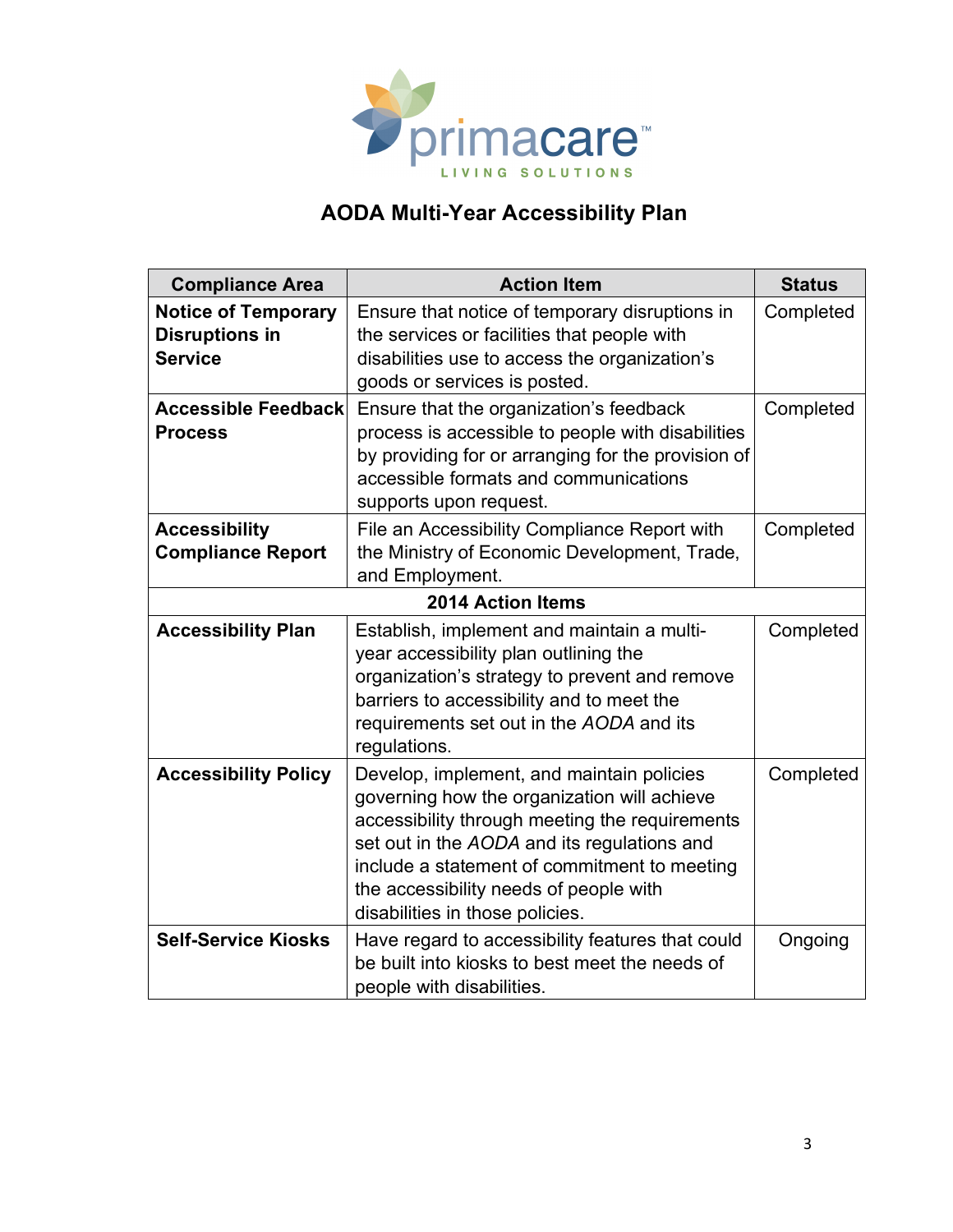

| <b>Compliance Area</b>                                                   | <b>Action Item</b>                                                                                                                                                                                                                                                                                                                                      | <b>Status</b> |
|--------------------------------------------------------------------------|---------------------------------------------------------------------------------------------------------------------------------------------------------------------------------------------------------------------------------------------------------------------------------------------------------------------------------------------------------|---------------|
| <b>Accessible Website</b>                                                | Ensure that the organization's website and web<br>content conform to the World Wide Web<br><b>Consortium Web Content Accessibility</b><br>Guidelines 2.0 Level A.                                                                                                                                                                                       | Completed     |
| <b>Feedback</b>                                                          | Ensure feedback processes are accessible to<br>persons with disabilities by providing or<br>arranging for the provision of accessible<br>formats and communications support upon<br>request. Notify the public about the availability<br>of accessible formats and communications.                                                                      | Completed     |
| <b>Training - Integrated</b><br><b>Accessibility</b><br><b>Standards</b> | Train team members, students, volunteers,<br>individuals, or organizations that provide<br>facilities, goods, or services on the<br>organization's behalf and any individual who is<br>involved in the preparation of the<br>organization's policies and plans regarding the<br>requirements of the AODA and the Integrated<br>Accessibility Standards. | Completed     |
| <b>Accessibility</b><br><b>Compliance Report</b>                         | File an Accessibility Compliance Report with<br>the<br>Ministry of Economic Development, Trade &<br>Employment.                                                                                                                                                                                                                                         | Completed     |
| <b>2015 Action Items</b>                                                 |                                                                                                                                                                                                                                                                                                                                                         |               |
| <b>Accessible Formats</b><br>&                                           | Ensure the organization is able to communicate<br>with people with disabilities by providing                                                                                                                                                                                                                                                            | Completed     |
| <b>Communication</b><br><b>Supports</b>                                  | accessible formats and communication<br>supports where necessary.                                                                                                                                                                                                                                                                                       |               |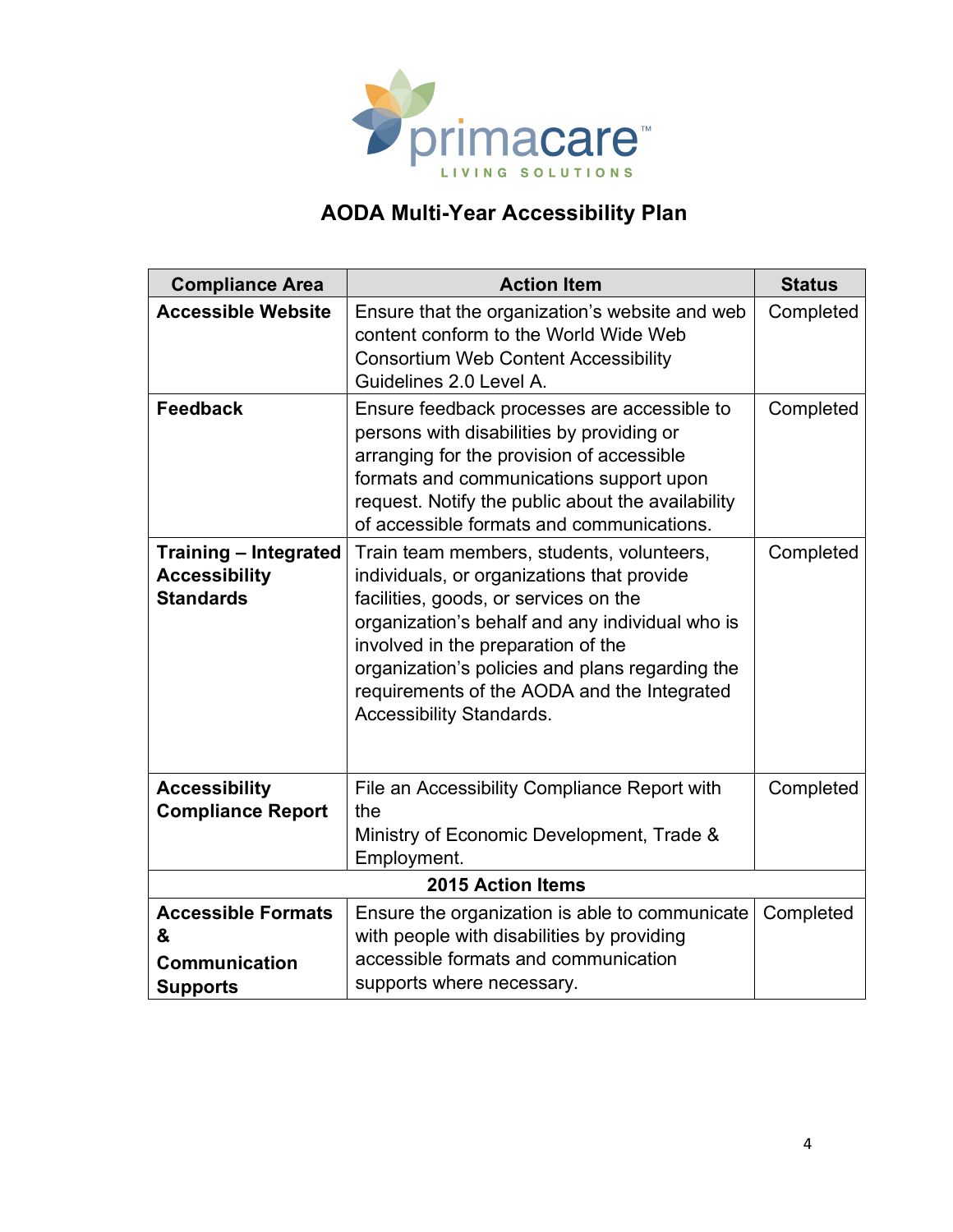

| <b>Compliance Area</b>                                                                                                     | <b>Action Item</b>                                                                                                                                                                                                                                      | <b>Status</b>                 |
|----------------------------------------------------------------------------------------------------------------------------|---------------------------------------------------------------------------------------------------------------------------------------------------------------------------------------------------------------------------------------------------------|-------------------------------|
| <b>Employment</b><br>Standard -<br><b>Informing Team</b><br>members of<br><b>Supports</b>                                  | Notify successful job applicants and team<br>members that accommodations for team<br>members with disabilities are available in<br>the recruitment process.                                                                                             | Completed                     |
| <b>Employment</b><br>Standard -<br><b>Information &amp;</b><br><b>Communication</b><br><b>Supports for Team</b><br>members | Provide team members with information<br>needed to perform a job and information that<br>is generally available in the workplace in an<br>accessible format or with the appropriate<br>communication support.                                           | Completed                     |
| <b>Employment</b><br>Standard -<br><b>Documented</b><br><b>Individual</b><br><b>Accommodation</b><br><b>Plans</b>          | Prepare documented individual<br>accommodation plans for team members with<br>disabilities setting out how the team member<br>will be accommodated. To be set out in the<br>organization's documented individual<br>accommodation plan form.            | Completed                     |
| <b>Employment</b><br>Standard -<br><b>Return to Work</b><br><b>Process</b>                                                 | Ensure that a return to work process for team<br>members with disabilities is in place; to be set<br>out in the organization's return to work plan<br>form.                                                                                             | Completed                     |
| <b>Training</b>                                                                                                            | Ensure that any new team members, students,<br>volunteers, individuals or organizations are<br>trained regarding the requirements set out in<br>both the Accessibility Standards for Customer<br>Service and the Integrated Accessibility<br>Standards. | Completed<br>as<br>necessary. |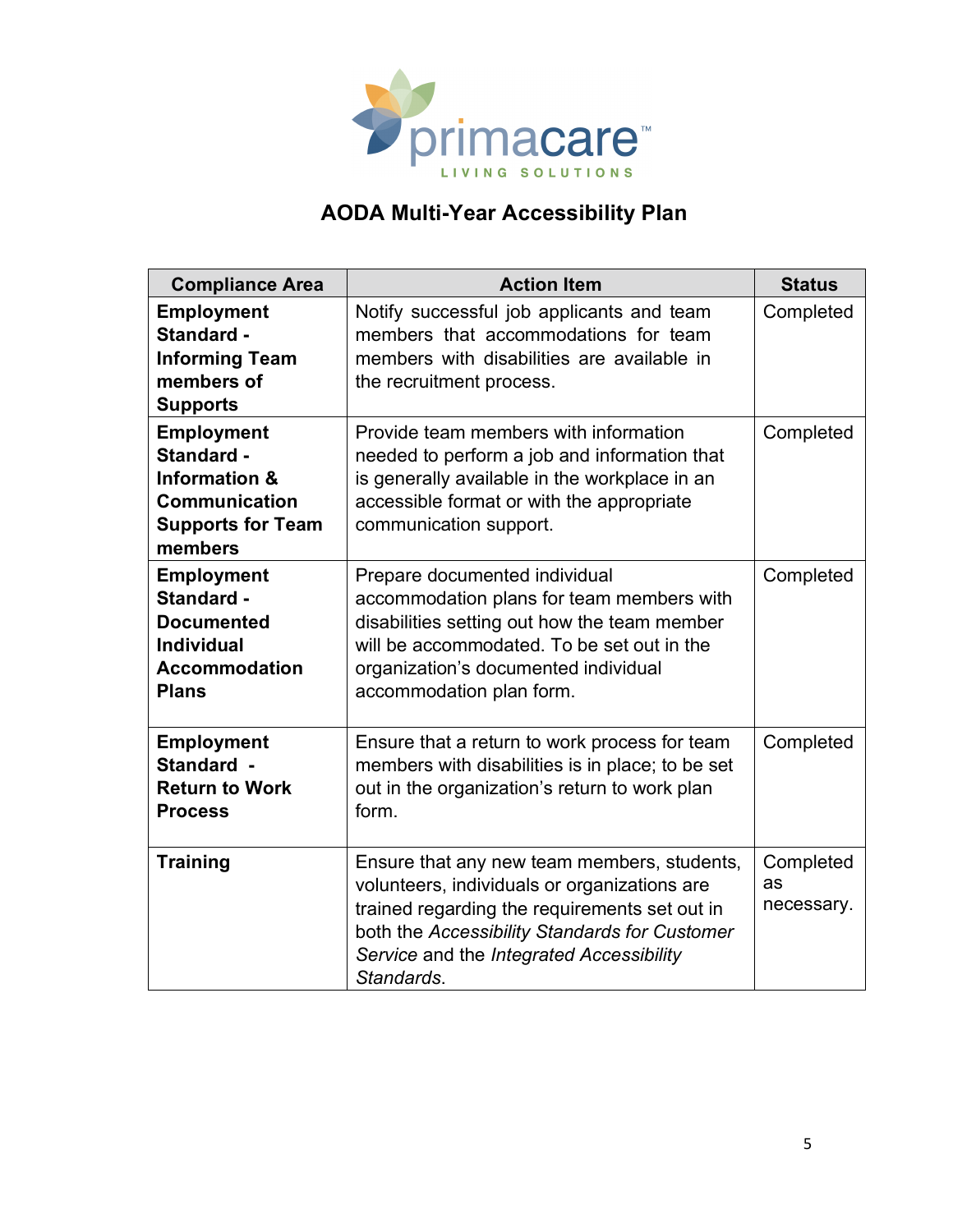

| <b>Compliance Area</b>                              | <b>Action Item</b>                                                                                                                                                                                                                                                                     | <b>Status</b>                          |
|-----------------------------------------------------|----------------------------------------------------------------------------------------------------------------------------------------------------------------------------------------------------------------------------------------------------------------------------------------|----------------------------------------|
| <b>2016 Action Items</b>                            |                                                                                                                                                                                                                                                                                        |                                        |
| <b>Training</b>                                     | Ensure any new team members, students,<br>volunteers, individuals, or organizations are<br>trained regarding the requirements set out in<br>both the Accessibility Standards for Customer<br>Service and the Integrated Accessibility<br>Standards.                                    | Completed<br>as<br>necessary.          |
| <b>Built Environment</b><br><b>Standards</b>        | Comply with the Built Environment Standards<br>when undertaking new construction and<br>redevelopment of public spaces.                                                                                                                                                                | Completed                              |
| <b>Built Environment</b><br><b>Standards</b>        | Develop procedures for preventative and<br>emergency maintenance of the accessible<br>elements in public spaces as required under<br>this Part. Procedures for dealing with<br>temporary disruptions when accessible<br>elements required under this Part are not in<br>working order. | Completed<br>as<br>necessary.          |
|                                                     | <b>2017 Action Items</b>                                                                                                                                                                                                                                                               |                                        |
| <b>Accessibility</b><br><b>Compliance</b><br>Report | <b>File Additional Accessibility Compliance</b><br>Reports as directed by the Ministry of<br><b>Economic Development Trade and</b><br>Employment.                                                                                                                                      | To be<br>completed<br>as<br>necessary. |
| <b>Training</b>                                     | Ensure that any new team members, students,<br>volunteers, individuals, or organizations are<br>trained regarding the requirements set out in<br>both the Accessibility Standards for Customer<br>Service and the Integrated Accessibility<br>Standards.                               | Completed<br>as<br>necessary.          |
| <b>2018 Action Items</b>                            |                                                                                                                                                                                                                                                                                        |                                        |
| <b>Accessibility</b><br>Compliance<br><b>Report</b> | <b>File Additional Accessibility Compliance</b><br>Reports as directed by the Ministry of<br>Economic Development, Trade & Employment.                                                                                                                                                 | To be<br>completed<br>as<br>necessary. |